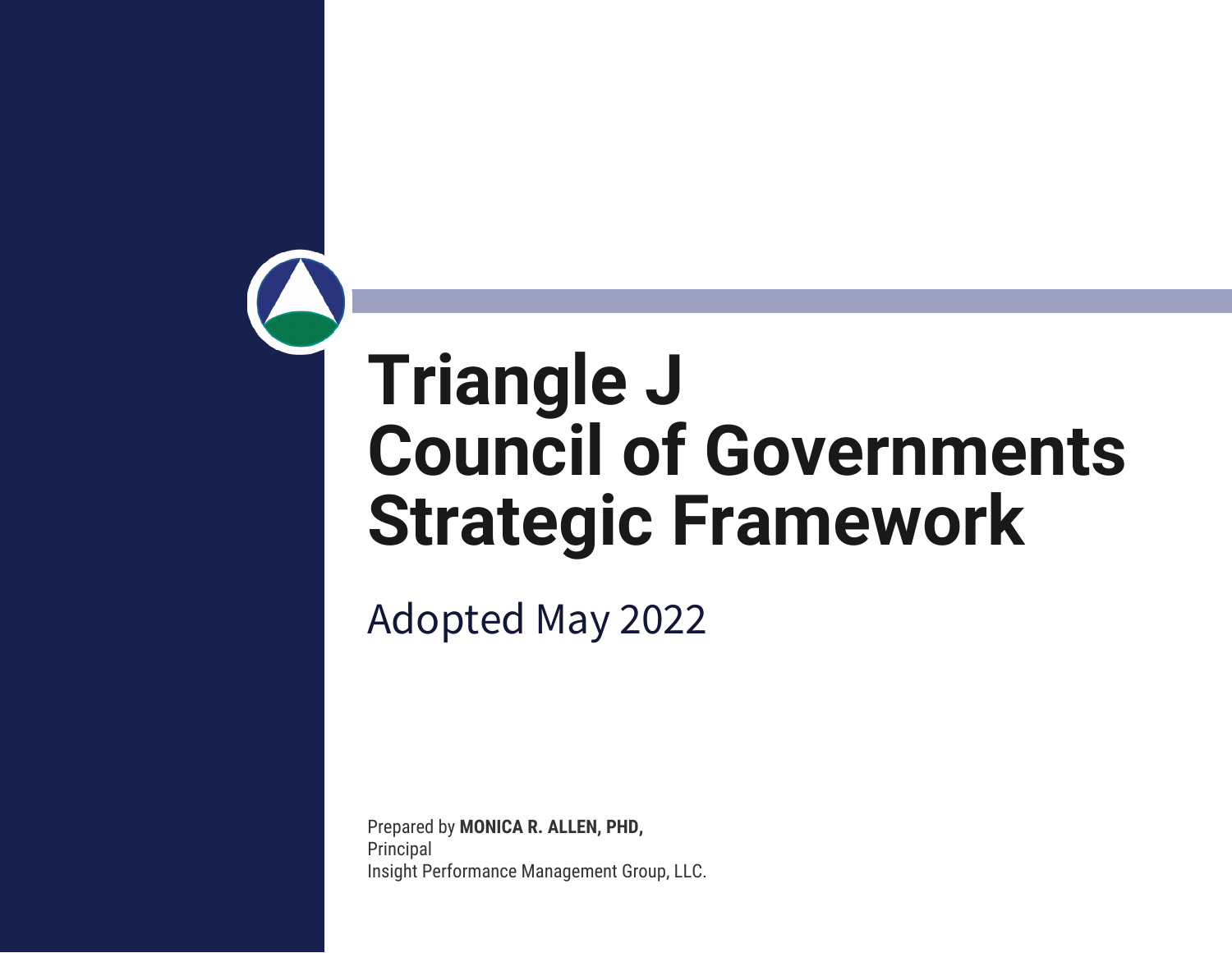# Mission Statement

Triangle J COG is a member-driven organization serving as a leading resource to connect communities and enhance their strategic priority outcomes through regional policy, collaboration, and technical assistance at the local, regional, and state level.

# Vision Statement

Triangle J COG is the premier regional organization that addresses the needs of members by leading work focused on comprehensive, innovative, timely, and reliable solutions for the region.

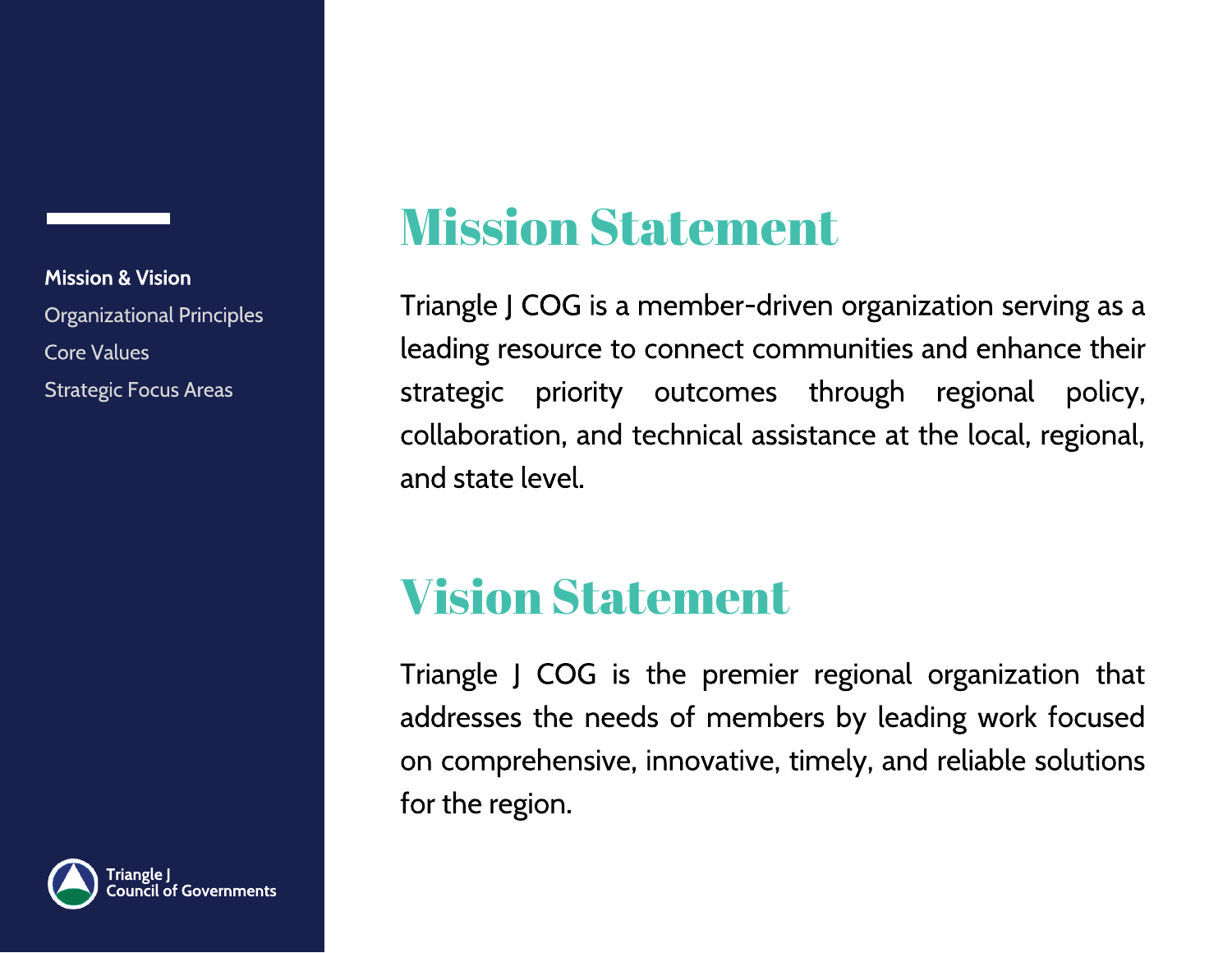

Organizational Principles

All TJCOG projects and programs are expected to incorporate the five principles for the organization. These principles reflect an organizational desire to be responsive, proactive, and reflective of the region we serve.



 $\mathbf{z}$ 

Service to Our Members

Diversity, Equity & Inclusion



Data-Driven Decision Making



Thought Leadership



Service Alignment

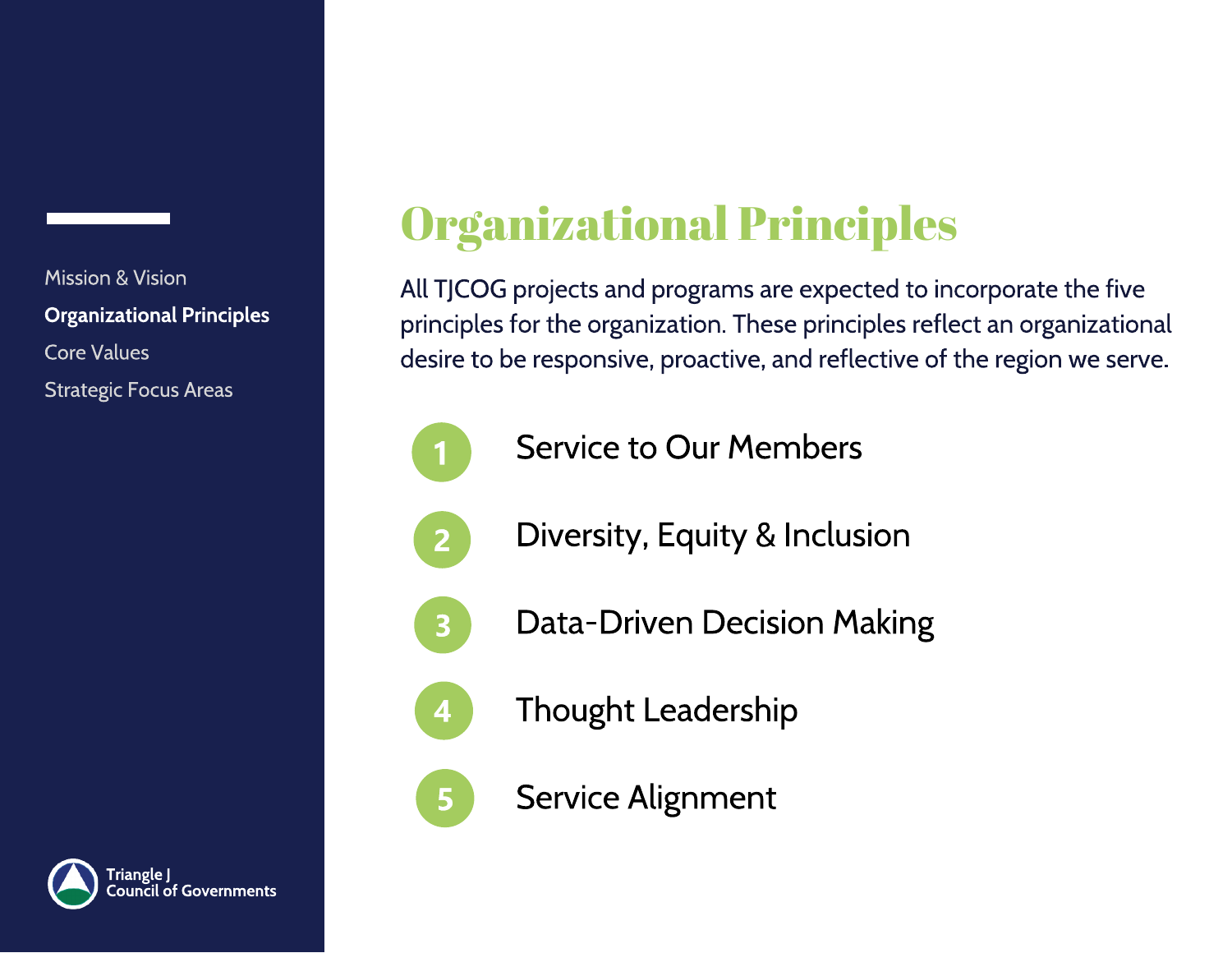# Core Values

Triangle J COG employees approach all actions with a lens of diversity, equity, and inclusivity for both internal and external stakeholders/customers.



- Ethical decision-making
- Transparency and openness
- Compliance with laws, rules, and professional standards of conduct (as outlined in the personnel manual and/or outlined in Code of Ethics for professional organizations)
- Ownership and accountability for actions
- Stewardship of resources
- Dependability & responsible



- Respect and courtesy
- Strong relationships
- Responsiveness
- Kindness
- Positivity
- Effective communication
- Quality
- Supportive
- Proactive solutions

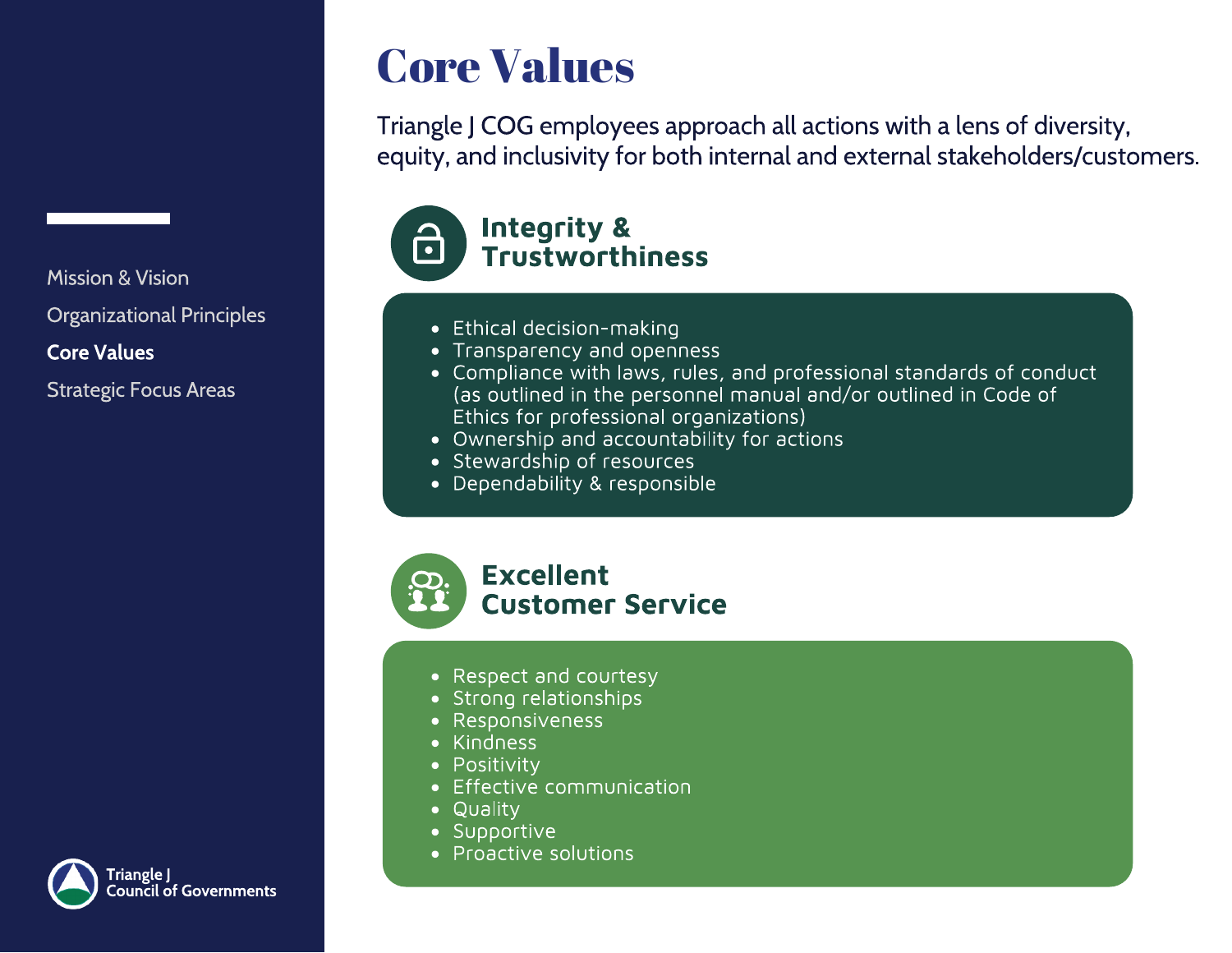



- 
- 
- Adaptable and willing to change<br>• Vision and anticipates trends and emerging issues
- Strategic and systems thinker
- Understands appropriate risks and benefits
- Uses input and feedback processes
- $\cdot$  Self-reflective
- Innovative and creative



- 
- Teamwork and collaboration<br>• Organizational sustainability and efficiency
- $\bullet$  Continual improvement
- Development of competencies and resources
- $\bullet$  Innovation and new ideas
- Evidence-based approaches
- Benefit people and community, or enable members/stakeholders to better serve constituents
- **Consistent high-quality d**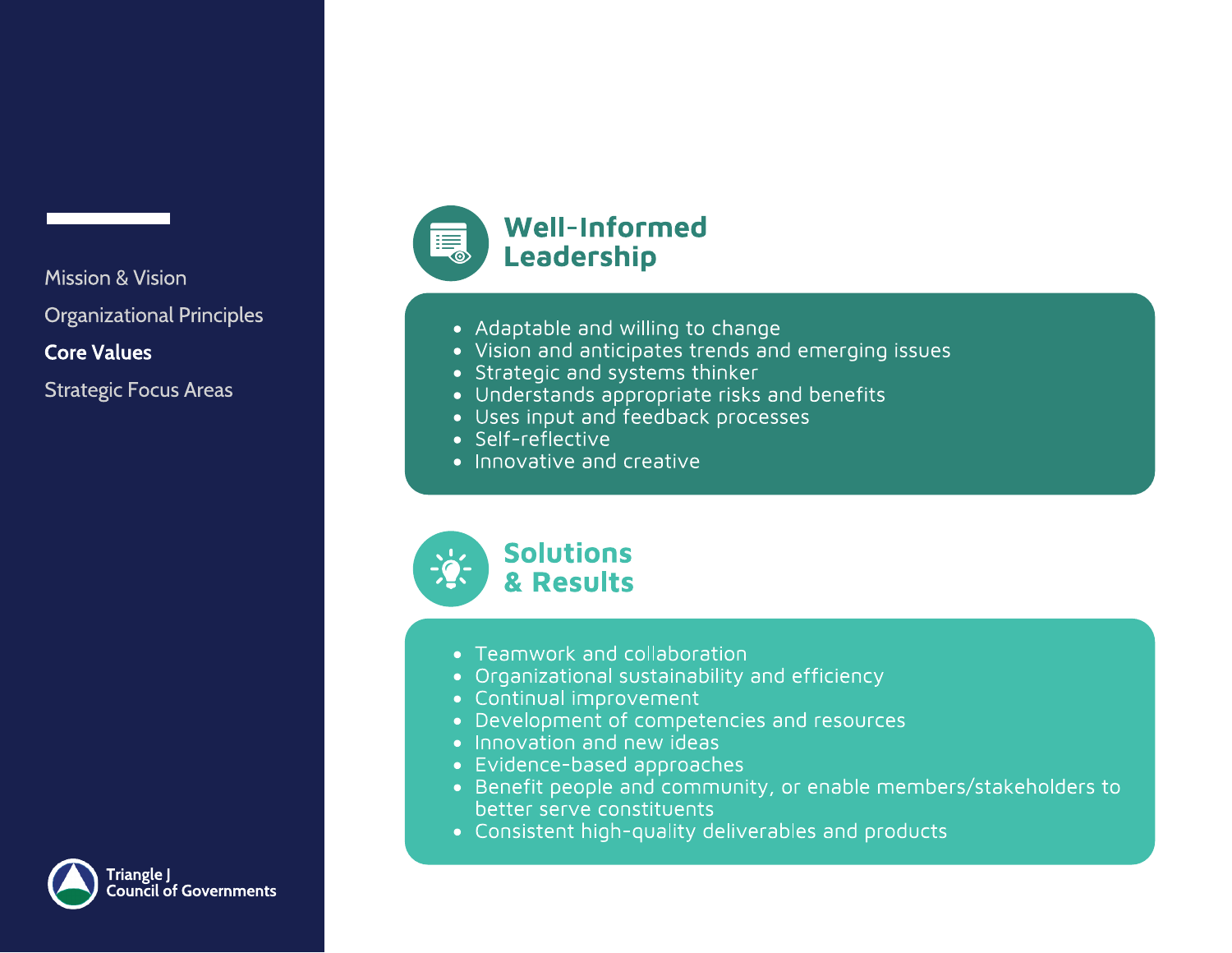

## **Aging & Human Services**

A seamless network of information and support is critical for the well-being of our region's rapidly growing older adult population. The Triangle J Council of Governments' Area Agency on Aging administers funding and programs that connect older adults to resources, assists partners to make holistic and strategic decisions about aging services, and helps members design livable communities for community members of all ages and support aging in communities.

#### Community & Economic Development

TJCOG's economic development program facilitates coordinated regional projects and builds capacity for local economic development activities that attract investment in large, small, urban, suburban, and rural communities Through the implementation of the region's Comprehensive Economic Development Strategy (CEDS), Strength in Numbers, TJCOG also develops and monitors a sustainable regional vision for development.

### Environment & Resilience

Resilient communities are defined by their ability to bounce back from acute disasters or longterm stressors by actively influencing and preparing for economic, social, and environmental change. However, every community is only as resilient as its neighbors. TJCOG is building a sustainable and resilient region through relationship-building, resource prioritization, and projects that improve the efficiency and sustainability of community design and services.